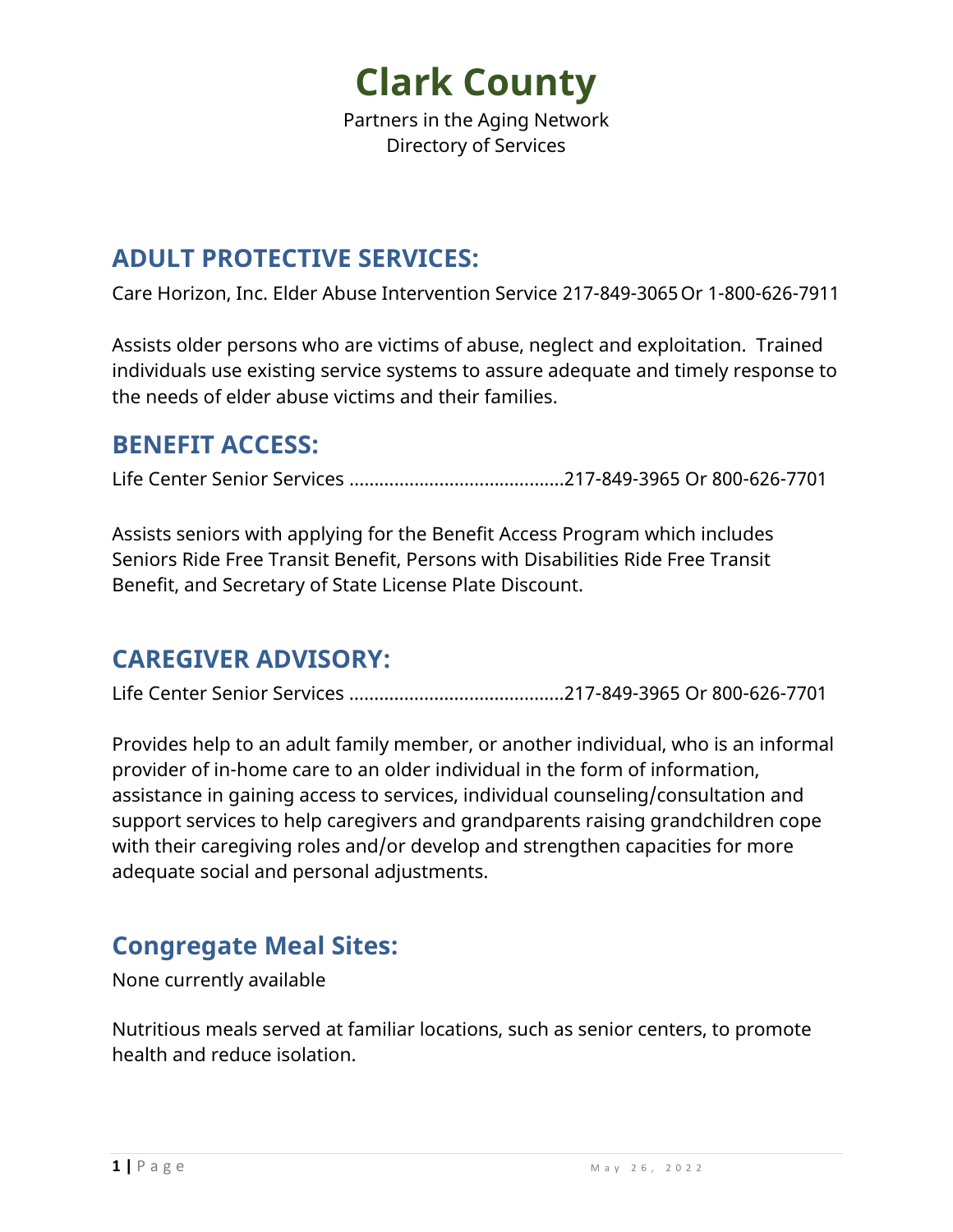Partners in the Aging Network Directory of Services

### **COMPREHENSIVE CARE COORDINATION (CCU):**

CCSI-Case Coordination LLC…………….……………………..217-774-7885 Or 888-299-9553

If you are in need of services, a Case Manager will come to your home and talk with you and your family about your needs and what services are available to meet those needs. An older person in need of services would first meet with a case manager to discuss what kinds of activities he or she can do on their own, as well as those that would require help. The case manager can then identify services that could help the client continue living in their own home. For instance, an individual may need home-delivered meals or transportation to doctor appointments, help with medications, household chores or bathing. The case manager can help arrange these services in a "package" so that the older person can continue to live independently. The case manager is key to developing a plan of care and linking with other agencies that actually provide the care. Designed to help the older person stay in their home as long as possible.

#### **DISABILITY SERVICES:**

#### \*Not an ECIAAA Funded Service

SAIL Center for Independent Living………………………217-345-7245 Or 1-800-358-8080

Provides assistance to persons with disabilities. Centers for Independent Living are community-based, non-residential non-profit organizations by and for persons with disabilities, that help people with disabilities achieve maximum independence in work, school, housing and every other part of life.

### **HOME DELIVERED MEALS:**

Peace Meal…………………………………………………………...217-345-1800 Or 1-800-543-1770

Nutritious meals provided to older persons who are home-bound because of illness, physical or mental impairment or otherwise isolated.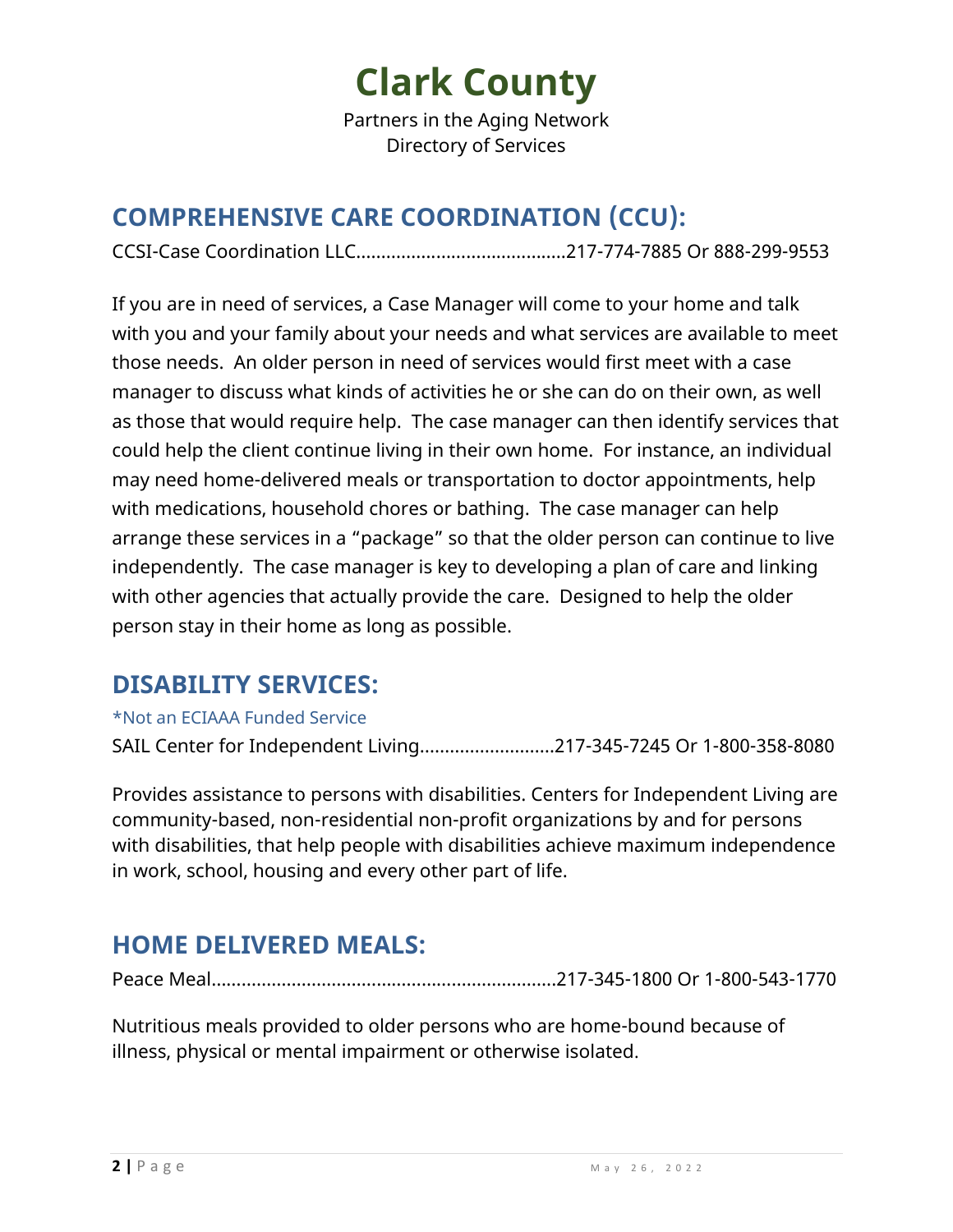Partners in the Aging Network Directory of Services

#### **LEGAL SERVICES:**

Land of Lincoln Legal Assistance……………………..……217-356-1351 Or 1-800-747-5523

Advocates for and provides assistance with basic civil needs of an older person. Assistance can be provided to help in cases of elder abuse and neglect, financial exploitation, consumer fraud, landlord/tenant relationships and public benefit programs. Criminal, real estate and damage award cases cannot be handled by legal assistance.

#### **LONG-TERM CARE OMBUDSMAN:**

East Central Illinois Area Agency on Aging……………...309-829-2065 Or 800-888-4456 **Wendy Lisanby ext. 1205** 

Designed to protect the rights and needs of older persons living in a long-term care facility (nursing home). The Ombudsman receives, investigates, and resolves complaints while protecting the resident's privacy.

#### **RESPITE SERVICES:**

Community Care Systems, Inc…………...……………………………….…….………..217-774-7885

Provides temporary, substitute care or supervision of a functionally impaired person. Allows the primary caregiver time away to complete other tasks without disruption of the care of the individual.

### **SENIOR INFORMATION SERVICES/COORDINATED POINT OF ENTRY:**

Life Center Senior Services …………………………………....217-849-3965 Or 800-626-7701

Provides information to help maintain seniors in the least restrictive environment. Directs callers to agencies that can provide the services they need.